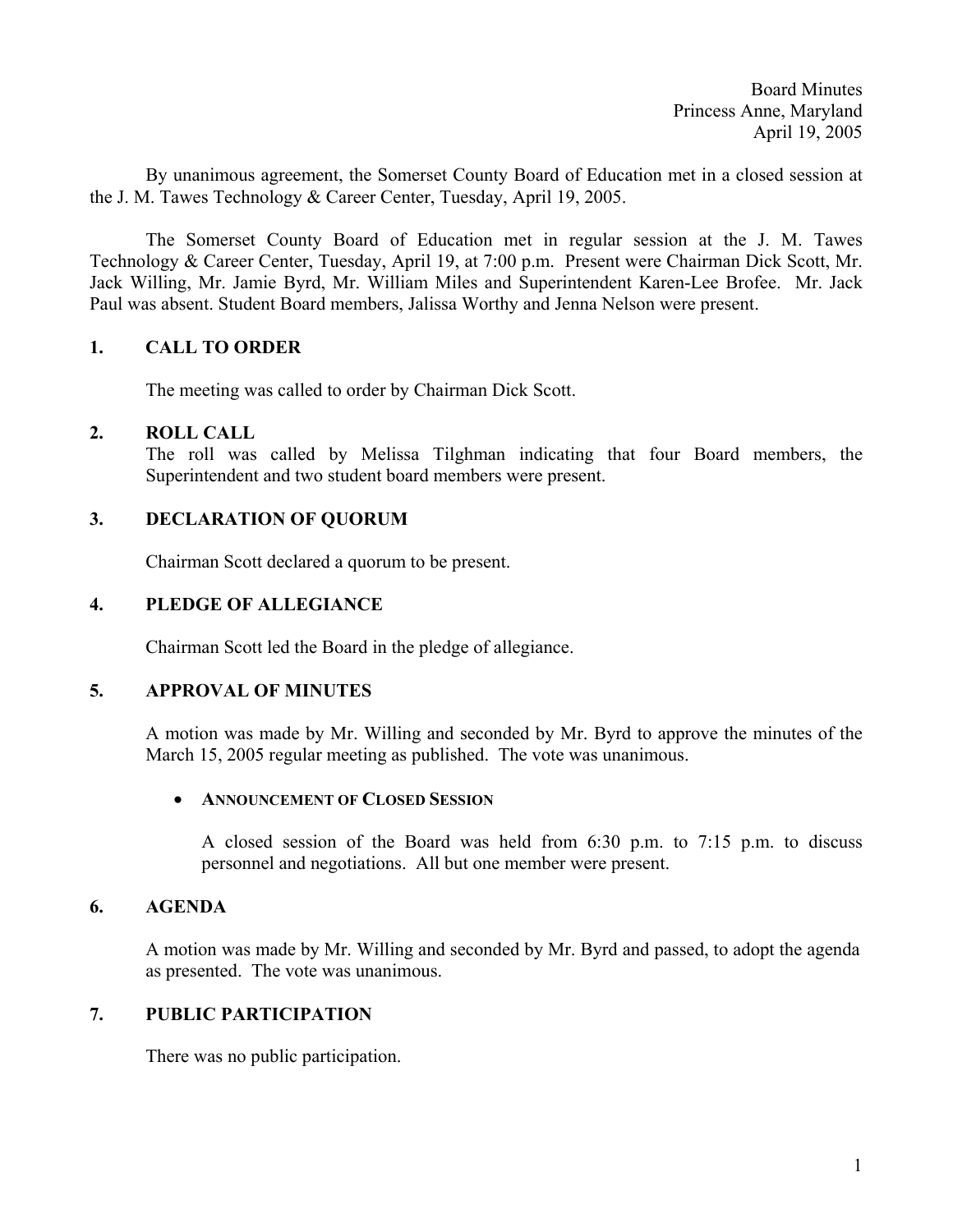# **Board Minutes – April 19, 2005**

# **8. VOLUNTEER RECOGNITION**

Christy Scott reported how well the Character Education Program was going.

 To show how the school system appreciates the time and effort of our volunteers, Dr. Brofee and Board members held an appreciation reception ceremony. Each volunteer was presented with an award.

# **9. STUDENT BOARD MEMBER REPORT**

Miss Jenna Nelson and Miss Jalissa Worthy gave their student board report. Chairman Scott thanked them for their reports.

It was also noted that on April  $21<sup>st</sup>$  Greenwood Elementary School would be having a 1950's Dinner Theater.

## **10. SCHOOL REPORT: SOMERSET INTERMEDIATE SCHOOL**

Mr. Webster reported that combining the two middle schools into one school has gone better than anticipated. Students are getting along very well. Instruction is moving right along. Several dances have been given at the Intermediate school and were very successful.

Mr. Webster reported that their target was for students to be on the buses to go home in ten minutes or less. That goal has been obtained! Mr. Webster reported that they were having a Spring Concert on May 18, 2005 at Washington High School. Somerset Intermediate's band participated in competition and ranked #3 with Superior ratings. They will be playing at the Shorebird Stadium on June 09, 2005.

Mrs. Donna Sterling, Media Specialist at Somerset Intermediate School, along with two of her students demonstrated the various uses of the Palm One Hand Held Computers used in the classrooms.

# **11. OLD BUSINESS**

## **FACILITIES UPDATE**

Mr. Daugherty informed the Board that Whiting-Turner Contractor was ready to begin the Woodson renovation.

## **BUDGET APPROVAL**

Dr. Brofee asked for the Board's permission to present the Operating Budget to the county commissioners. It was moved by Mr. Willing and seconded by Mr. Miles All board members unanimously agreed.